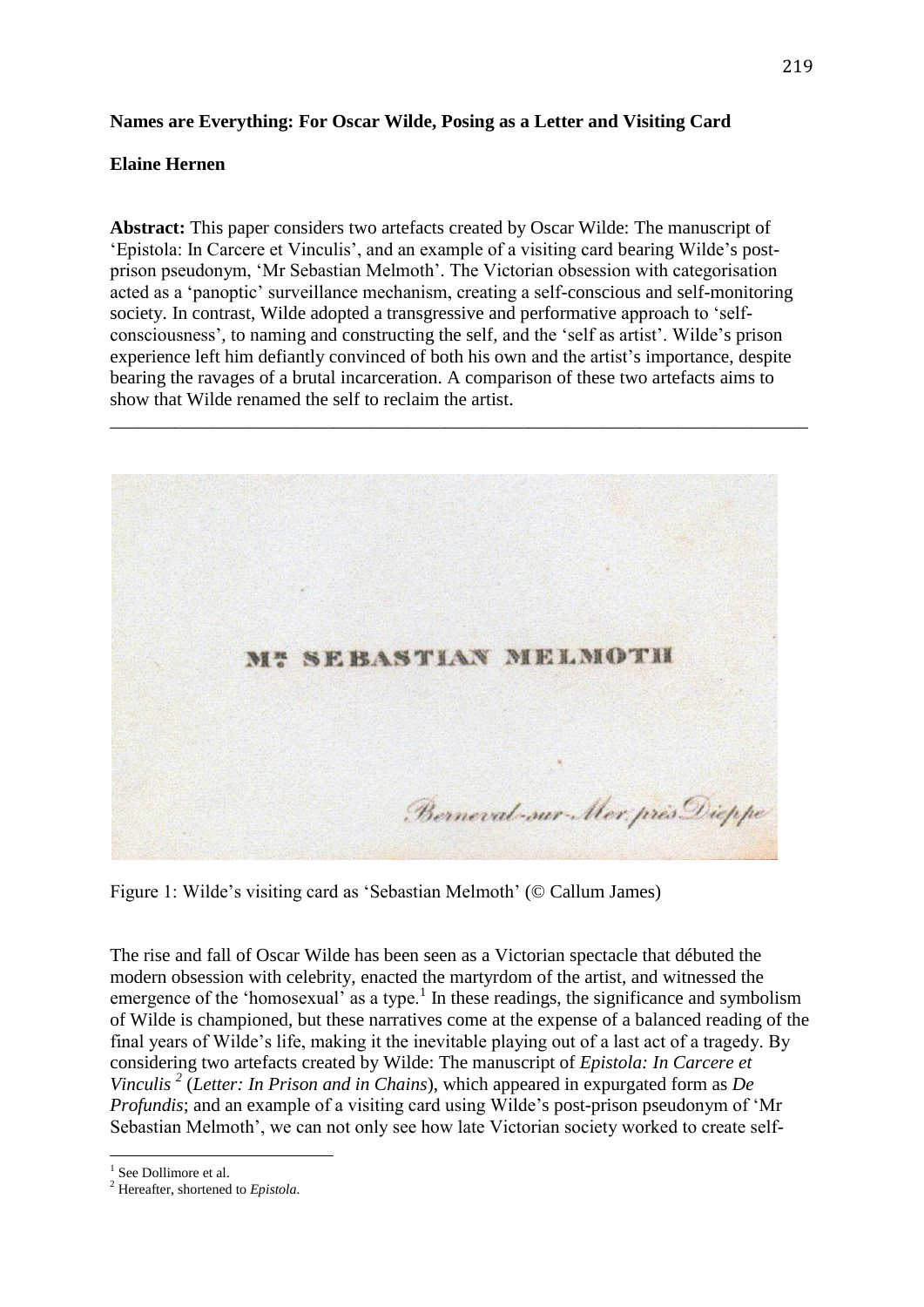conscious self-monitoring individuals, but how Wilde acted in opposition to this, by a conscious exploration and assertion of the individual as an artist, right up until his death.

Superficially, these two objects seem to contradict each other: one is an essential but disposable piece of ephemera, bearing an assumed name – another one of Wilde's many masks; the other is a 55000-word document, composed when he was stripped of all names, which is perceived to be an epic autobiographical outpouring, the last testament of a man who had finally cast all masks aside. However, each artefact shows Wilde to still be the 'Prince Paradox<sup>3</sup> he had always been, each encapsulating the dichotomies he played with throughout his life and work, and continuing his use of contradictory and oppositional statements to provoke a re-evaluation of the values of society, the individual and of art itself.

In Wilde's work, the themes of role-playing, the fluidity of identity and the literal naming of things are explored by the situating of his characters in a social *milieu* that is tightly constrained by the boundaries of convention. In life, too, he self-consciously adopted poses and played the persona of 'Oscar Wilde' within High Society. The price one pays for transgressing boundaries – and the even greater price the self pays if one capitulates to them – are also integral themes of his work and his aesthetic and political position regarding the role of art in modern society. These themes are still clearly visible in the *Epistola* and the visiting card, despite the perception that the trials and imprisonment created a humbled Wilde that elevated suffering above his ideals of art and beauty.

An obsession with rules and labelling was an integral part of the Victorian 'panoptic' system of social control, where the individual had to be seen to conform to rigidly defined norms, and obliged to be self-conscious and self-monitoring. The strict definitions of what constituted the correct behaviour within society can be seen in Victorian etiquette literature.<sup>4</sup> The function of etiquette (a word derived from the Old French, *estiquet*, meaning *label*) was to act as a system that regulated social interaction, proscribing and prescribing the actions of all those who moved in the 'right circles'. This is clearly seen in the conventions regarding the use of the visiting card, which acted as a proxy for the person.

The use of these cards, and the rituals surrounding their use, was a mandatory form of 'status theatre'.<sup>5</sup> The company you kept, or whose cards surrounded yours in the deliberately displayed collection, acted as a visible endorsement and a means of networking, akin to today's social media systems – like an exclusive Victorian Facebook group. The card was needed to gain entry to that world, and it was intended as a means of regulating membership of Society and keeping out undesirables. It was the means by which you were seen by your peers – literally: You would not gain admittance to anyone's home and be seen in person without having first left your card as a virtual fragment of yourself. Without your card-based persona, you did not exist:

the stress laid by Society upon the correct usage of these magic bits of paste-board, will not seem unnecessary, when it is remembered that the visiting card, socially defined means, and frequently is, made to take the place of one's self. $\delta$ 

Visiting cards have assumed totemic importance in the story of Oscar Wilde. Not only were they part of the trappings of the social world he satirised, the craze for the photographic cartede-visite has given us many of the most familiar images of Wilde. The constructed poses in the series of photographs by Napoleon Sarony give us visual evidence to accompany the eye-

<sup>3</sup> Oscar Wilde and Robert Mighall, *The Picture of Dorian Gray*, *Penguin Classics* (London: Penguin Books, 2003) p.186.

<sup>4</sup> See M. Curtin, *Propriety and Position: A Study of Victorian Manners* (Garland: 1987)

<sup>5</sup> Leonore Davidoff, *The Best Circles: Society, Etiquette and the Season* (London: Croom Helm, 1973) p. 51.

<sup>6</sup> Davidoff, ibid, p.42.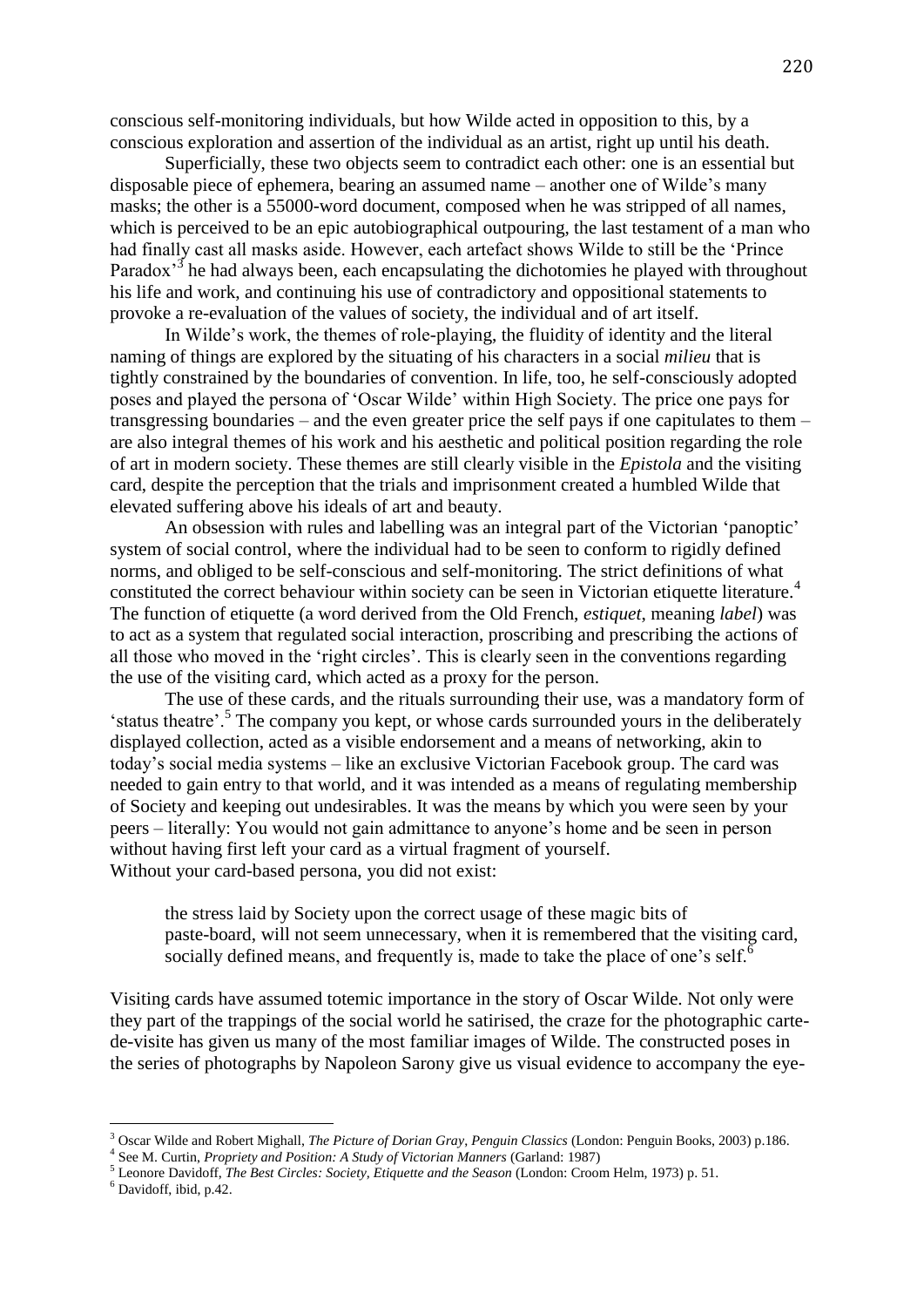witness accounts of the impact Wilde made, and helped to spread his fame.<sup>7</sup> Most importantly, it was the Marquess of Queensberry's action, in leaving his card with a potentially libellous statement in his own handwriting, which triggered the chain of events that led to the creation of both the *Epistola* and 'Sebastian Melmoth'.

Tels Us can

Figure 2: Marquess of Queensberry's visiting card  $8$  ( $\odot$  National Archives)

By leaving his card at Wilde's club, the Albemarle, Queensberry had provided evidence that could not be disputed, so his defence had to be the proof that what he had written was true. There has been much debate about the wording on Queensberry's card, but the consensus is that it reads, 'For Oscar Wilde, posing as (a) So(m)domite'. His misspellings have been seen as mistakes, but acted as a means of widening the interpretation of the handwritten accusation. He need only prove that Wilde was 'posing' as a sodomite – the charge of sodomy was notoriously difficult to prove. When the defence succeeded in this, Wilde was forced to drop the case and was arrested himself. He would eventually be found guilty of gross indecency and sentenced to hard labour for bearing 'the love that dare not speak its name.<sup>9</sup>

Wilde had known from birth that the actions of naming or not naming had an almost magical power; that identities could be constructed and played with, and appearances could be deceptive: For Wilde, his name was his *complete* name of Oscar Fingal O'Flahertie Wills Wilde, and one he took pride in. He was named Oscar Fingal by his nationalist mother, as a conscious act of invoking the mythic power of Irish legend – so he could never be just 'plain Oscar'. <sup>10</sup> His mother, Jane, had used the pseudonym of 'Speranza' to write in the Irish republican journal *Nation*. Later, he became known as the dandy and aesthete, 'Oscar Wilde', self-consciously cultivating this public persona. Under this name, he would be successful and fêted, only to be stripped of both name and reputation on his imprisonment.

<sup>7</sup> Daniel A. Novak, 'Sexuality in the Age of Technological Reproducibility', in *Oscar Wilde and Modern Culture: The Making of a Legend*, ed. by Joseph Bristow (Athens: Ohio University Press, 2008) p.77.

<sup>8</sup> Note Queensberry's use of the French 'Marquis' rather than 'Marquess.'

<sup>&</sup>lt;sup>9</sup> This quote from Bosie's poem, *Two Loves*, has become a euphemism for homosexuality.

<sup>&</sup>lt;sup>10</sup> Richard Ellmann, *Oscar Wilde*. Film and TV tie-in edition. edn (London: Penguin, 1997) p.16.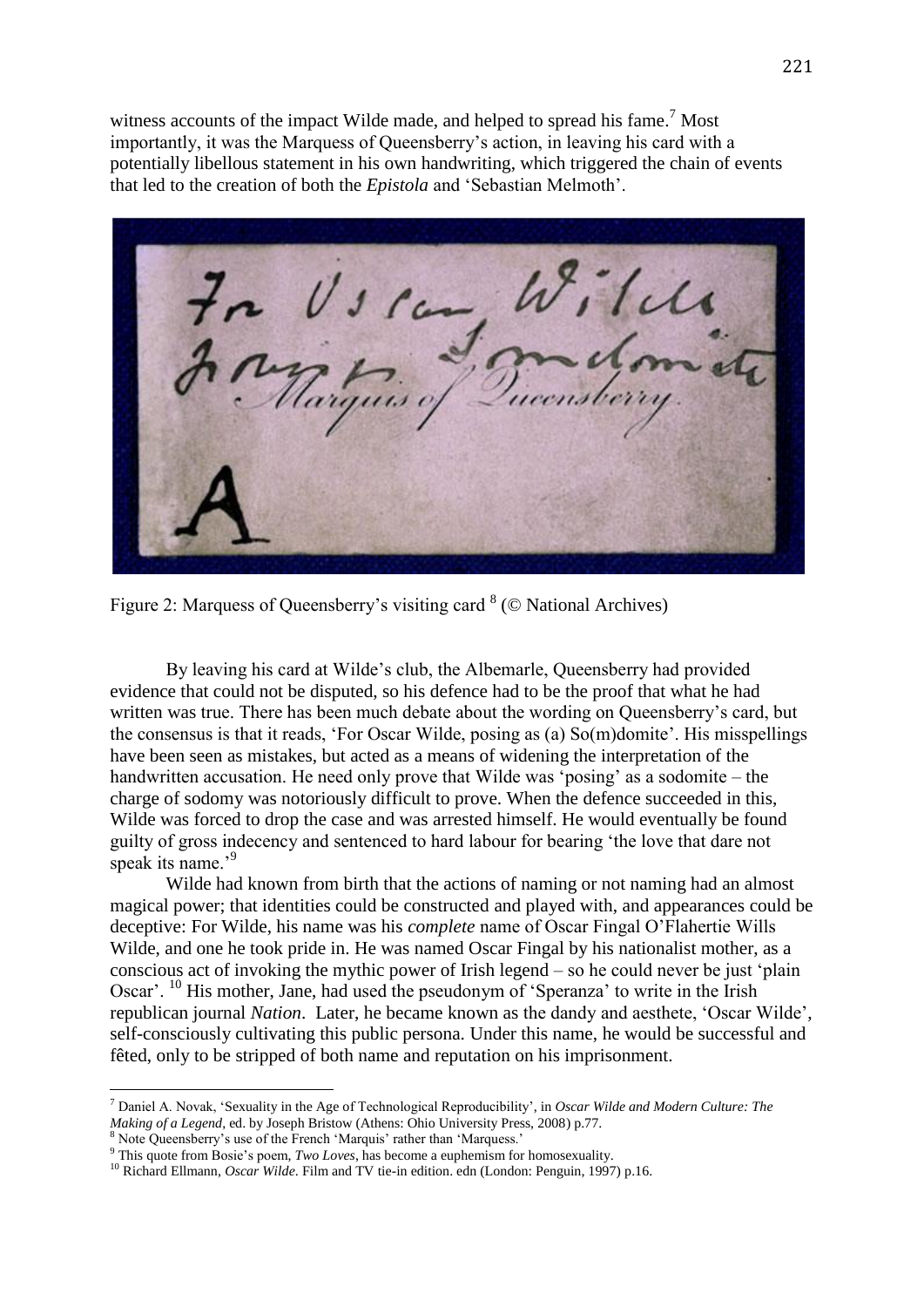AND this Deponent \* Orcan Jungal O. Ablahertre Mills Wilde I am a dramatist and author - State great interest in matters of act and vuide at 16 tite 5. 5. W. Laur acquainted with the Lau aux and with many superiors of his family memois de la proposition de la commente de with the defendant, to with me voledge, in 1892my numerouse de lunching Jamember and meth dond at the terresson et alfred Donglas esped Donglas<br>Cape Royal 24 mas<br>Cape Royal n. deleude DEPOSITION (Inner Sheet.) The defendant WB & L (521s)-41167-10000-7-24  $1893 \mu$ i

Figure 3: Deposition by Wilde in the 1895 libel trial, stating his full name, and his occupation as 'dramatist and author – I take great interest in matters of art.' (© National Archives)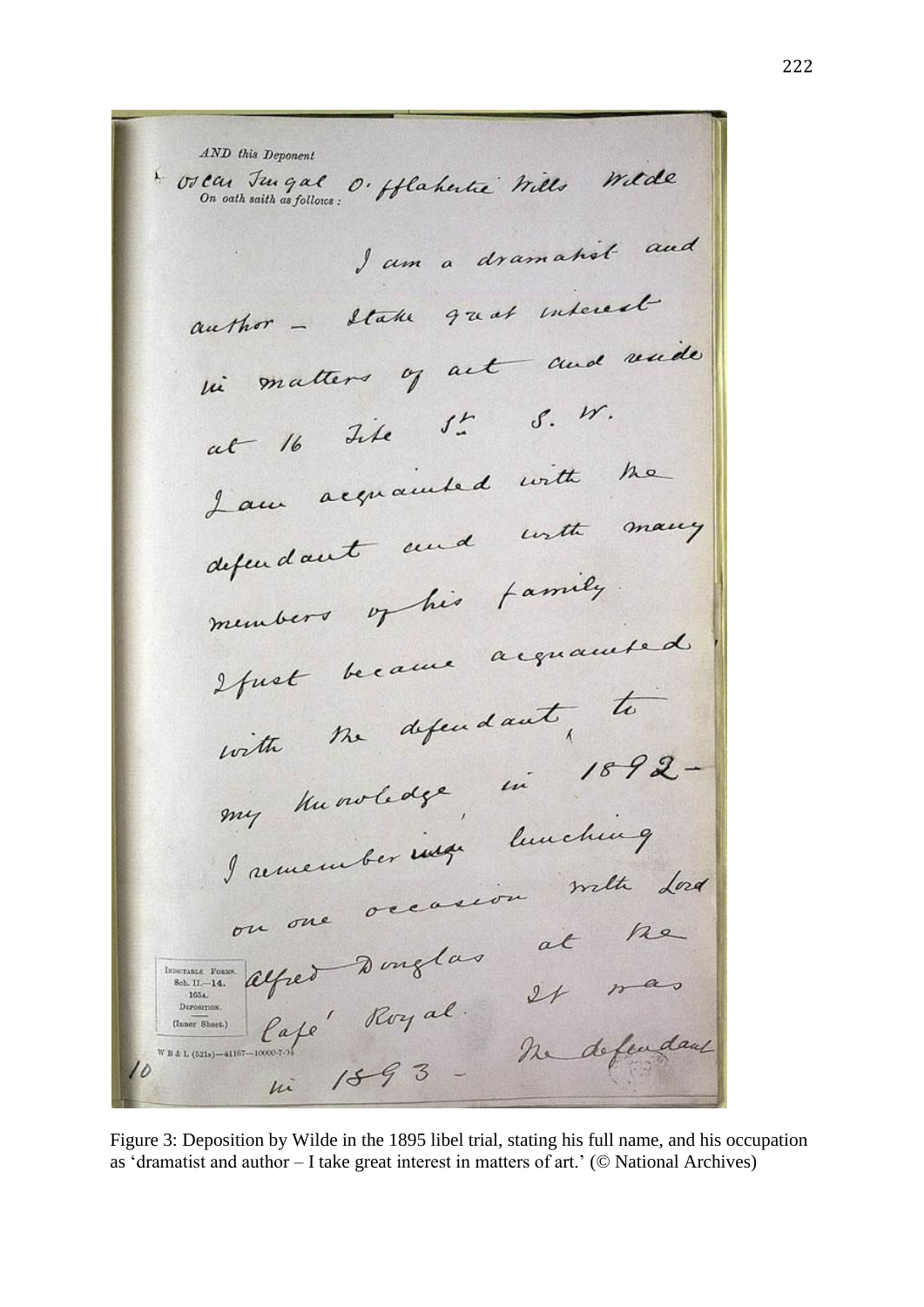PRISON DEPARTMENT 3 APR 1997 A. M. PRISON **READING** H. M. Prison.  $2$  april  $1897$ Oscar Wilde bent. brim b.  $20.5$  95 Indecency - 2 years the Gentlemen. I have the honour to request instructions as to whether the above mentioned presoner should be allowed to send out to Lord a Douglas the enclosed manuscript which is practically an autobiography of the presoner's life during his acquaintance with that gentleman. The presoner has written this lengthy communication during the last three or four months being allowed writing materials in his cele. I have the honour tobe, Was him any autumnts Gentlemen Was then any automate sentiemen,<br>Even for the hummer to your obedient servant -munication of to please tail up why ofit

Figure 4: Covering letter by Major Nelson, showing the type of blue foolscap paper used by Wilde for the *Epistola* manuscript. (© National Archives)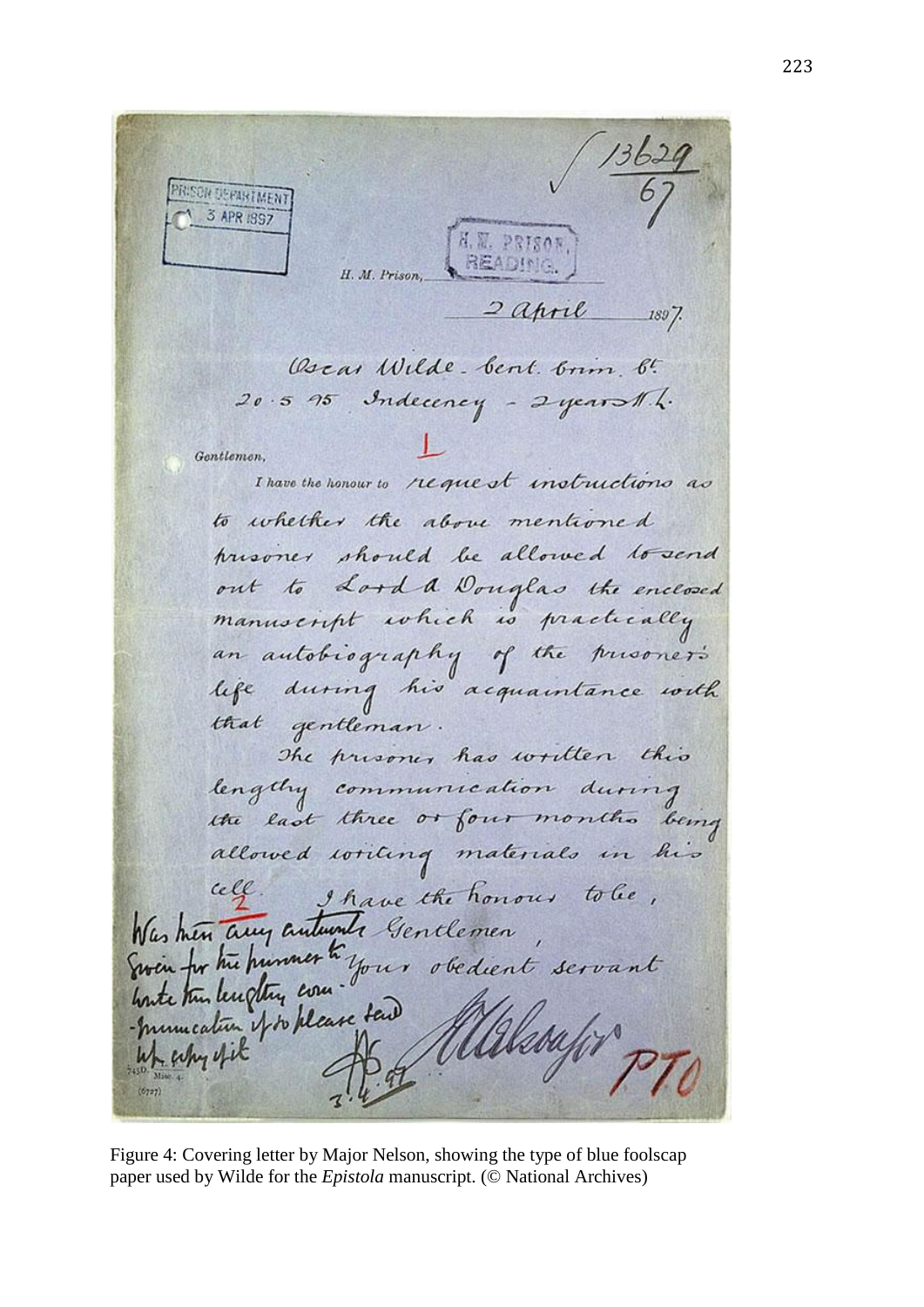Wilde had courted controversy and even notoriety, but bringing the family name to disgrace was a source of shame. In prison, 'Oscar Wilde' was replaced by a functional label, 'C.3.3.' – the number of his prison cell. He would choose to embrace this, and it would become the first *nom de plume* he used after leaving prison, when *The Ballad of Reading Gaol* was published. By the time of his release, his wife and sons had adopted the name 'Holland' to be rid of the infamous Wilde name, and 'Oscar Wilde' was now *persona non grata*. After leaving prison, he would be obliged by the etiquette of the time to have a visiting card to 'take the place of the self.'<sup>11</sup>

The small white card should bear the name, in capitals, across its centre and a basic address in the bottom right corner. However, there was no obligation to use his real name, and so Wilde was able to conjure up a whole new disguise in the space of two words. He chose the pseudonym 'Sebastian Melmoth', a name that echoes some of the themes found in the *Epistola*, a name even more mythically resonant than his own. Drawing on the legend of Sebastian, the twice-martyred saint, and the title character of his great-uncle's novel, *Melmoth the Wanderer*, Wilde neatly summarised his status as the archetypal outcast. As 'Sebastian Melmoth', he would embody the paradoxical: both divine and damned, victim and predator.

Like so much in Wilde's life and work, the history and reception of the prison manuscript that became known as *De Profundis* is complicated and open to often contradictory interpretations. His intentions cannot be fully known, due to the problem of establishing a definitive text and title for the work. What is known is that it was written between January and March 1897, as a letter addressed to Bosie, Lord Alfred Douglas. It was composed on blue stamped prison foolscap paper,<sup>12</sup> apparently one page at a time, after a long period during which he had been denied books, pen and paper, or any of those things that would confirm him as 'Oscar Wilde' rather than 'C.3.3.' Each evening, the page would be removed, and the entire document would not be handed to him until the day of his release.

What we also know is that Wilde named the 55000-word document, *Epistola: In Carcere et Vinculis*, and would not have known it as *De Profundis*. This was the name chosen by Robbie Ross for that part of the manuscript published five years after Wilde's death, in 1905. This confusion has persisted ever since: Ian Small has outlined its publication history as being a series of differing excerpts of the original, but bearing the same name, due to legal reasons (especially a potential libel action by Douglas), and the difficulty of establishing the textual integrity of the various transcripts of the original text.<sup>13</sup>

Wilde's early death has robbed us of knowing what the *Epistola* may have become. As a result, various critical evaluations have been established using the initial perception of *De Profundis* (i.e. *From the Depths*) as an authentic cry from the heart, an act of contrition; the *apologia* that society wanted to extract from him. After the first unabridged version of *De Profundis*, in 1949, the persona of a suffering and contrite Wilde was challenged by the new voice of an outraged and aggrieved Wilde, addressing a careless and faithless lover. The overall effect is unguarded yet eloquent; the writer, having been stripped of any signifying name, is finally seen without a mask, without his previous poses.

The assumption could be that this is primarily a private letter revealing the true self. while Wilde was hidden away from the world. Consequently, the text has been seen as an anomaly, marking a break with Wilde's earlier writing, and not really part of his body of work. However, investigation by scholars such as Small into its production history offers clear evidence that there was always the expectation of other readers, not just Douglas himself. This begins with the circumstances of its creation, during which every page was read

 $11$  See Figure 1 and Note 6.

<sup>&</sup>lt;sup>12</sup> See Figure 4: Wilde's intention was for the document to be sent first to Robbie Ross and Ross would send it on to Douglas.

<sup>&</sup>lt;sup>13</sup> Josephine M. Guy, and Ian Small, *Studying Oscar Wilde: History, Criticism, and Myth* (Greensboro, NC: ELT Press, 2006)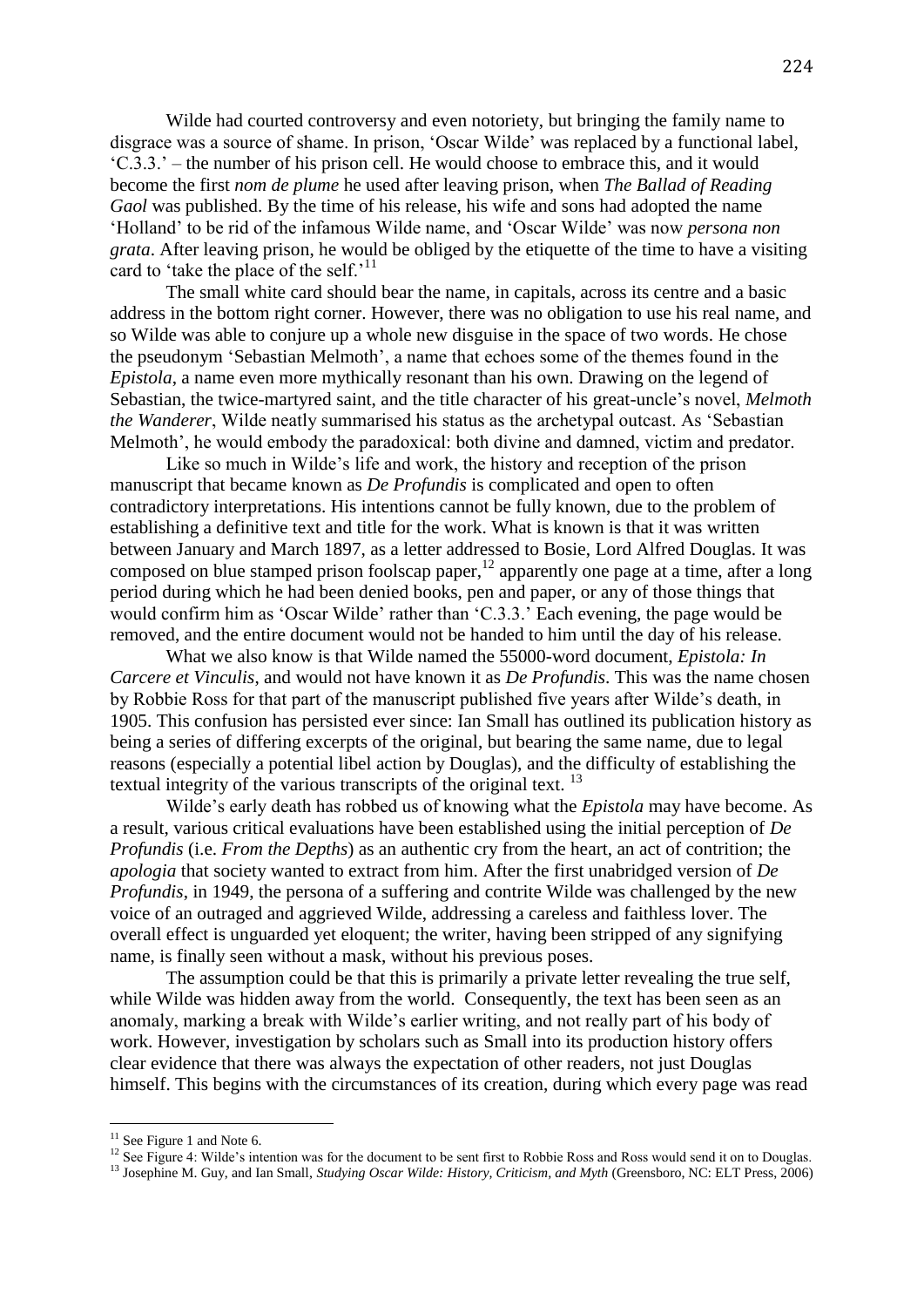and monitored by the prison authorities. This undermines the notion of the *Epistola* being created in a private and spontaneous confessional mode. Wilde had already been granted book privileges by Major Nelson, the new prison governor, and thus had finally obtained the tools of his trade – a library of sorts, and writing materials.<sup>14</sup> He now had the means to recreate his working environment and reassert himself as an artist.

Wilde's instructions to Ross regarding the letter<sup>15</sup> make it obvious that he was aware that if he merely sent the original manuscript to its intended recipient, it would probably be destroyed, perhaps even without being read. The prison document was copied, and a typescript was sent to Douglas – who did, indeed, destroy it after reading the first couple of paragraphs. But Wilde had taken steps to preserve his work for posterity. This indicates that he regarded it as more than a cathartic self-justification, but a continuation of his oeuvre. Ross described Wilde's manuscript as 'the last prose work he ever wrote',<sup>16</sup> rather than just a letter, and by giving the handwritten document to the British Library, ensured that Wilde's actual words still exist in a form that cannot be misinterpreted.

More interesting still, is the fact that Wilde made specific choices about the paper stock and layout of the copies. He asked for two copies to be made, one for himself, which was to be 'on good paper such as is used for plays' and stipulating that 'a wide rubricated margin should be left for corrections'. This is in keeping with what is known of Wilde's working methods, indicating an intention to revise and rework the material, either as an edited version of the document or as a basis for another work.<sup>17</sup> The sheer size of the document argues against the idea that it was intended simply as a letter to Bosie, and Ross's Preface to the 1905 edition of *De Profundis* quotes Wilde's instructions and thoughts about the work at great length. In it, we see how the ability to write again gave Wilde his sense of self back, and that self was an artist: 'expression is to an artist the supreme and only mode of life. It is by utterance that we live'. Regaining his voice gave him hope for the future.<sup>18</sup>

If the expurgated version of the document published as *De Profundis* is compared with the *Epistola*, it is obvious that the original is a much more balanced if paradoxical work. *De Profundis* seems to show a man who has come to his senses, seeking redemption in the suffering caused by the prison experience and the loss of face. There is an embracing of humility and for Wilde's contemporary champions an embarrassing identification with Christ. However, the perception of *De Profundis* as a meditation on the nature of suffering and tragedy is due to its truncated nature; it begins at that point in the original manuscript where Wilde has looked to the past and what has brought him to his current circumstances. This emphasises what would have been only one side of Wilde's theme – an outline of his experiences as a kind of martyrdom. This is Oscar in the pose of Saint Sebastian.

Unfortunately, by excising the references to Bosie, Ross presented only one half of Wilde's story, and removed the published version from its original context. In its entirety, it has been plausibly argued that it is a continuation of Wilde's philosophy of  $art^{19}$ , placing him in the philosophical tradition of continental aesthetic theory. Wilde delighted in the pleasures of the mind and spirit, and his celebration of Art as separate from the temporal and mundane harks back to the Romantic's conception of Art as the eternal reality, and the artist as an

 $14$  Ellmann, ibid, pp. 476-9.

<sup>&</sup>lt;sup>15</sup> Oscar Wilde and Rupert Hart-Davis, *The Letters of Oscar Wilde* (London: Hart-Davis, 1962) pp.423-511.

<sup>16</sup> Oscar Wilde and Ian Small, *De Profundis: 'Epistola: In Carcere Et Vinculis'*, *The Complete Works of Oscar Wilde Vol. II*  (Oxford: Oxford University Press, 2005) p.311.

<sup>17</sup> *Complete Works*, *II*, p.13.

<sup>18</sup> *Complete Works II*, p.311.

<sup>19</sup> Julia Prewitt Brown, *Cosmopolitan Criticism: Oscar Wilde's Philosophy of Art* (Charlottesville; London: University Press of Virginia, 1997)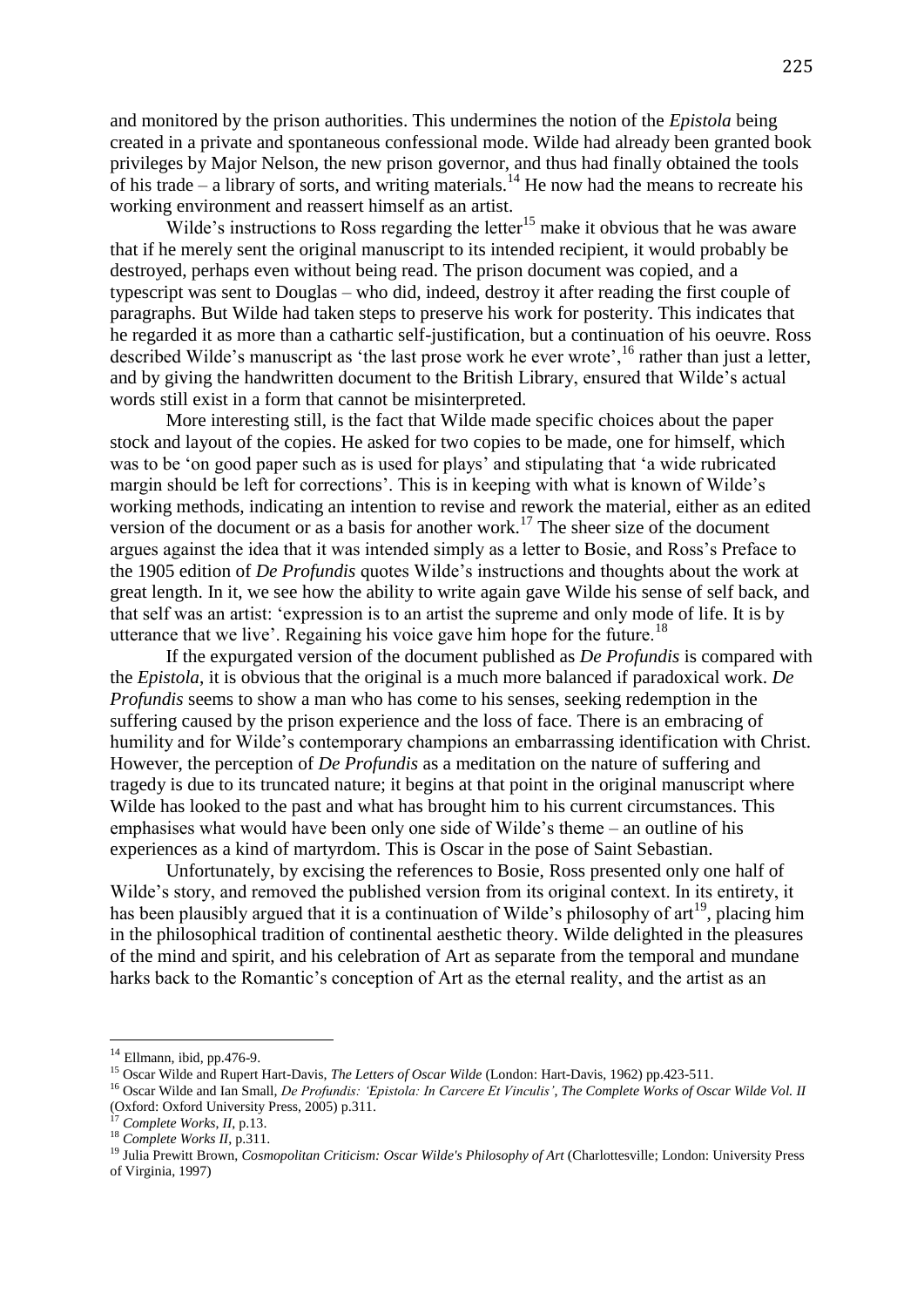intercessor or priest. This is reflected in even the earliest version of *De Profundis*, where Wilde gives the almost blasphemous rendering of Christ as Artist not Redeemer.

Throughout his work, Wilde played with the partial, fragmentary and ambiguous rather than the whole fixed and unambiguous products of Victorian categorisation. In this it is striking how he uses the form and styles used by the early German Romantics: the use of the aphorism as 'fragment', wit, irony and allegory. These were all techniques used by writers and philosophers such as Novalis and the Schlegel brothers. The fragment carries its own sense of unity, much as each piece of a shattered holographic image carries within it a perfect replica of the larger original.

These are literary forms that allow for the many contradictions and paradoxes of an open mind and a creative imagination while a Hegelian dialectic gave philosophical rigour to the intellectual ideas. Knowing that Wilde used paradox as a form of dialectic, there cannot be a true reading of the prison document without the antithesis of the sacred and suffering; a consideration of the dark side of the artist, the transgressive pursuit of art and inspiration, even to the point of undertaking a Faustian pact. This is Melmoth – powerful and almost superhuman, but ultimately damned.

If we look at the visiting card of 'Sebastian Melmoth' as a 'fragment', of a shattered but still whole artist, we can see how Wilde intended to continue embodying contradictory principles once he was released from prison. Sebastian is the saint shot by arrows, who survives that attempted martyrdom. Melmoth is a character who operates beyond natural Law, seemingly immortal and appearing in and disappearing from prisons and other places of incarceration, in search of the person who will take his place. Sebastian is an ambiguous figure. There is a conception of Sebastian that 'confirms the common cultural dogma that sees the homosexual male as a death-tempting, Faustian experimenter in the fast lanes of contemporary erotic life.<sup>'20</sup> This description is equally valid regarding the perception of Wilde as exhibiting reckless, destructive, almost suicidal behaviour. It also highlights the characteristics of Melmoth, who is actually a death-tempting Faustian, but who is also presented as the romantic beloved in his relationship with Immalee/Isadora. The persona of Sebastian Melmoth says, 'I am divine and I will live forever'. This shows that Wilde was broken but unbowed. He knew he had:

a sort of eternity of fame to a sort of eternity of infamy, and sometimes seem to myself to have shown, if indeed it required showing, that between the famous and the infamous there is but one step, if as much as one. $21$ 

As a result, he casts himself as an almost mythological figure, bigger than the society that shunned him. He is back to being the creator of his own narrative and characterisation. Wilde reclaims himself by these two new acts of self-fashioning: the act of writing the letter, the narrative of his truth, and the statement of record of his point of view. Then, there is the creation of a new name, comprising both the diabolical and divine, as a declaration of himself as an almost mythic – and certainly, fictional – character, an immortal who is not bound by the rules of the mortal society that both lauded and derided him.

<sup>20</sup> Richard A. Kaye, 'Losing His Religion', in *Outlooks: Lesbian and Gay Sexualities and Visual Cultures* ed. by Peter Horne and Reina Lewis (London: Routledge, 1996) p.87.

<sup>21</sup> *Complete Works II*, p.102.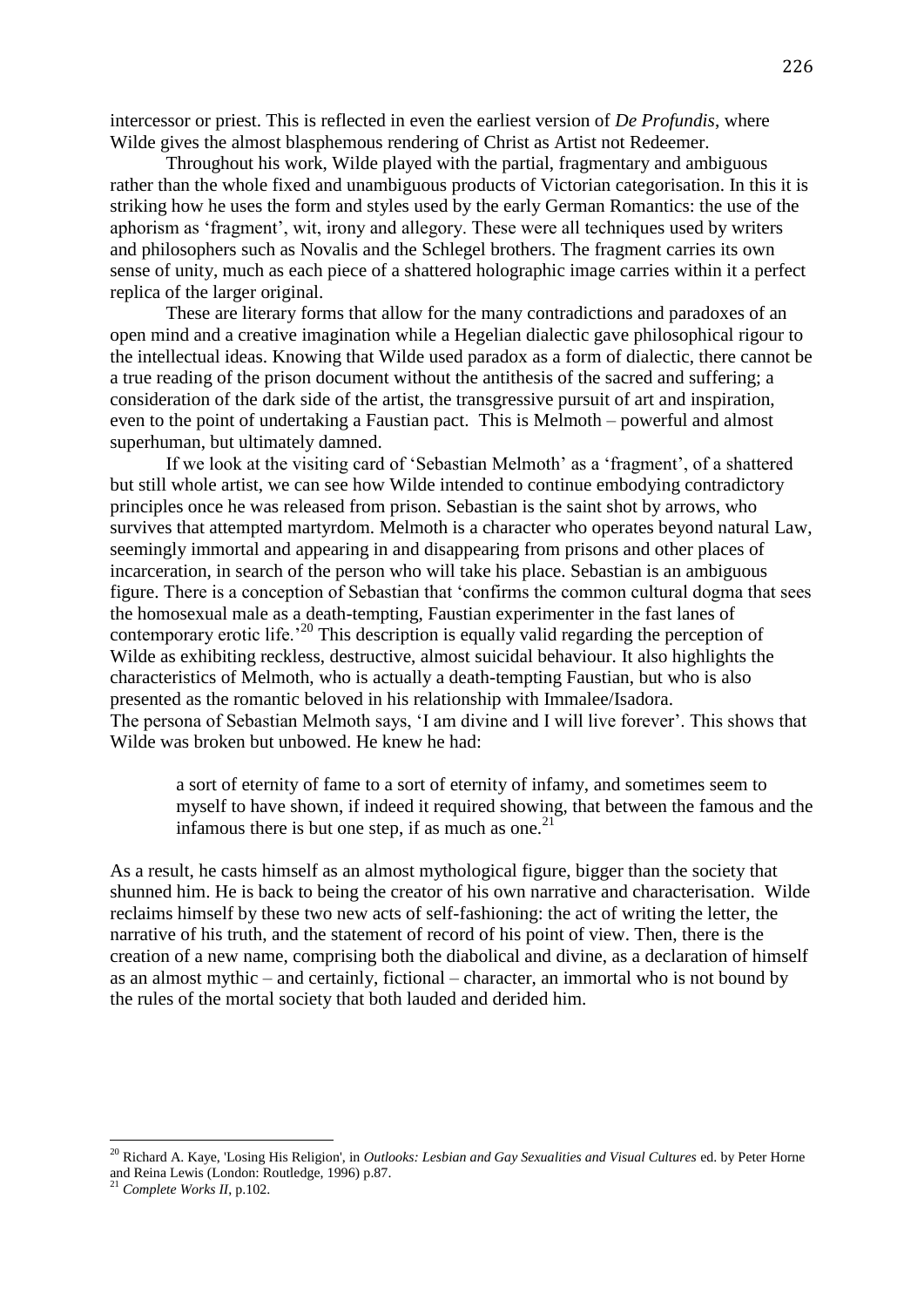### **Bibliography**

#### **Primary Sources**

- Maturin, Charles Robert, *Melmoth the Wanderer*. 1 vols, *Penguin English Library*, London: Penguin, 2012.
- Wilde, Oscar, and Rupert Hart-Davis, *The Letters of Oscar Wilde*, London: Hart-Davis, 1962.
- Wilde, Oscar, Merlin Holland, and Rupert Hart-Davis, *The Complete Letters of Oscar Wilde*, London: Fourth Estate, 2000.
- Wilde, Oscar, and Robert Mighall, *The Picture of Dorian Gray*, *Penguin Classics*, London: Penguin Books, 2003.
- Wilde, Oscar, and Hesketh Pearson, *Oscar Wilde's Plays, Prose Writings, and Poems*, *Everyman's Library*, London & New York: Dent; Dutton, 1962.
- Wilde, Oscar, and Robert Baldwin Ross, *After Reading: Letters of Oscar Wilde to Robert Ross*, Westminster: Beaumont Press, 1921.
- Wilde, Oscar, and Ian Small, *De Profundis: 'Epistola: In Carcere Et Vinculis'*, *The Complete Works of Oscar Wilde Vol. II*, Oxford: Oxford University Press, 2005.

### **Secondary Sources**

- Bristow, Joseph, *Oscar Wilde and Modern Culture: The Making of a Legend*, Athens: Ohio University Press, 2008.
- Bristow, Joseph, University of California Los Angeles. Center for 17th- & 18th- Century Studies., and William Andrews Clark Memorial Library., *Wilde Writings: Contextual Conditions*, Toronto ; London: University of Toronto Press; in association with the UCLA Center for Seventeenth- and Eighteenth-Century Studies and the William Andrews Clark Memorial Library, 2003.
- Brown, Julia Prewitt, *Cosmopolitan Criticism: Oscar Wilde's Philosophy of Art*, Charlottesville; London: University Press of Virginia, 1997.
- Curtin, M., *Propriety and Position: A Study of Victorian Manners*, Garland, 1987.
- Davidoff, Leonore, *The Best Circles: Society, Etiquette and the Season*, London: Croom Helm, 1973.
- Dollimore, Jonathan, *Sexual Dissidence: Augustine to Wilde, Freud to Foucault*, *Oxford Paperbacks*, Oxford: Clarendon Press, 2004.
- Doylen, Michael R., 'Oscar Wilde's "De Profundis": Homosexual Self-Fashioning on the Other Side of Scandal', *Victorian Literature and Culture,* 27 (1999), 547-66.

Ellmann, Richard, *Oscar Wilde*. Film and TV tie-in edition. Edn., London: Penguin, 1997.